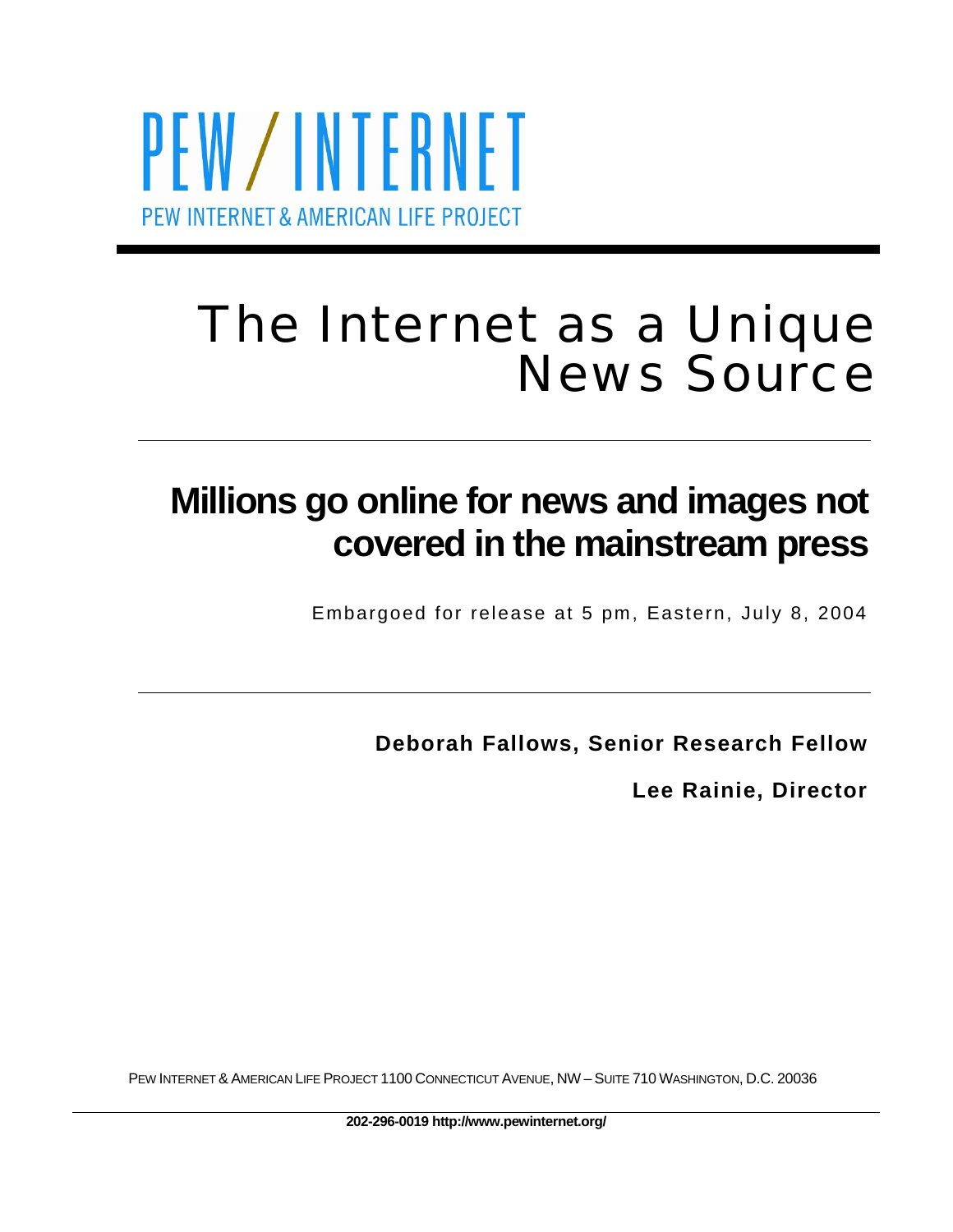## <span id="page-1-0"></span>Summary of **Findings**

**Significant numbers of Americans are turning to the Internet for news coverage and images they cannot find in the mainstream media.** 

> Over the last few months, war images have begun appearing online that were deemed too graphic and disturbing to be carried by the mainstream press. A significant number of Internet users, many of whom have explicitly gone looking for them, have seen these images online.

- 24% of adult Internet users have seen graphic war images online. That comes to more than 30 million people.
- 28% of those 30 million who have seen war images actively went looking for them.

The survey shows that 72% of America's Internet users – or some 92 million people – have used the Internet to get news of any kind, not necessarily news related to the war. Furthermore, on any given day, about 27% of online Americans are gathering news on the Internet.

#### **Overall, Americans disapprove of the display of the graphic and disturbing war-related images on the Internet by a 49%-40% margin. But by a small plurality, those who are Internet users approve the posting of the pictures.**

As a whole, Americans show discomfort with the nature of the war images that are appearing on the Internet. By a 49%-40% margin, all Americans disapprove of the posting of such images. Another 4% said their views on the rightness or wrongness of displaying graphic pictures "depends" on the circumstances and images. And 7% refused to answer the question or said they didn't know the answer.

However, a major cultural divide separates Internet users from non-users on this question. Internet users said by a small 47%-44% edge that they approved the display of the pictures. That is a sharp contrast with non-Internet users, who disapproved of the pictures by a 58%-29% margin.

This Pew Internet & American Life Project report is based on the findings of a daily tracking survey on Americans' use of the Internet. All numerical data was gathered through telephone interviews conducted by Princeton Survey Research Associates between May 14 and June 17, 2004, among a sample of 2,200 adults, aged 18 and older. For results based on the total sample, one can say with 95% confidence that the error attributable to sampling and other random effects is  $+/- 2\%$ . For results based Internet users (n=1,399), the margin of sampling error is +/- 3%.

> Pew Internet & American Life Project, 1100 Connecticut Avenue, NW, Suite 710, Washington, DC 20036 202-296-0019 http://www.pewinternet.org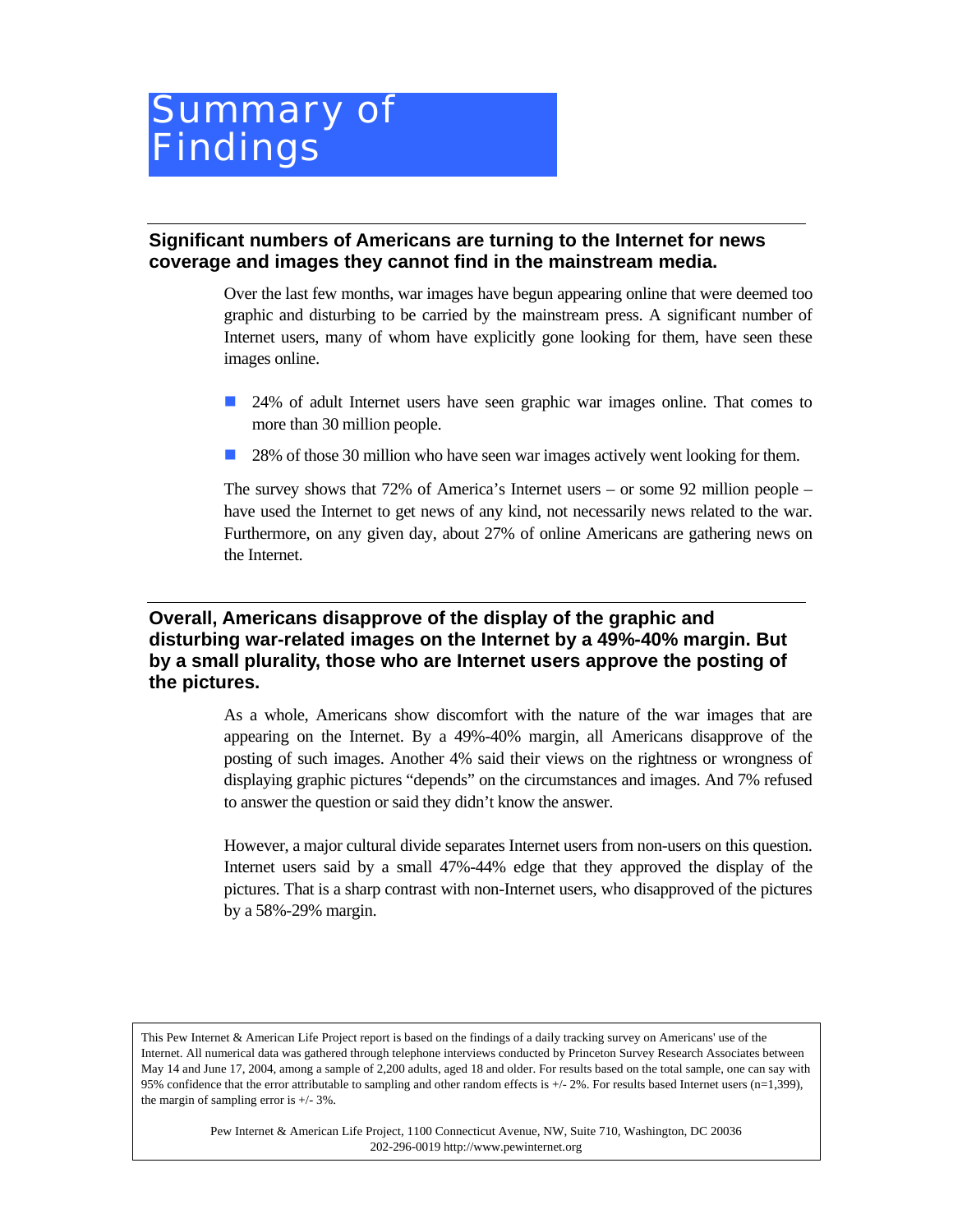#### **There are notable divisions about the display of war-related images between men and women, younger and older Americans, richer and less well-off Americans, and Democrats, Independents and Republicans.**

Other dramatic contrasts appear between segments of the population. And in some demographic groups, a scant majority of the members express approval of the graphic images being shown online; these include men, young Americans under 30 years old, high earners, and registered Democrats and Independents.

- 53% of men approve of the graphic war images being available online compared to 29% of women.
- 52% of those under 30-years-old approve compared to 44% of those  $30 49$  years and 31% of those over 50 years old.
- 52% of those with at least \$50,000 income approve, compared to 35% of those with income less than \$50,000.
- 52% of Democrats approve and 53% of Independents approve. That contrasts with the 42% of Republicans who approve.

#### **Once they have seen the most graphic pictures, though, Internet users have mixed feelings about the wisdom of viewing them.**

The horrific nature of many of the war-related images that have appeared online have left Internet users with a range of feelings.

- 51% of the 30 million Internet users who have seen the images felt they had made a good decision in looking at them.
- 33% of those who have seen the images wish they hadn't seen them.
- 7% said they had both views.

Those who appear the most troubled by having seen the graphic and disturbing images include women, Americans under 50 years old, and those with lower socioeconomic status.

Those who felt they made a good decision to view the images online include:

- 68% of men compared 39% of women
- 69% of those over 50 years old compared to 54% of those 30 49 years and 56% of those  $18 - 29$  years old
- 65% of those with incomes over \$50,000 per year compared to 49 % of those with incomes less than \$50,000 per year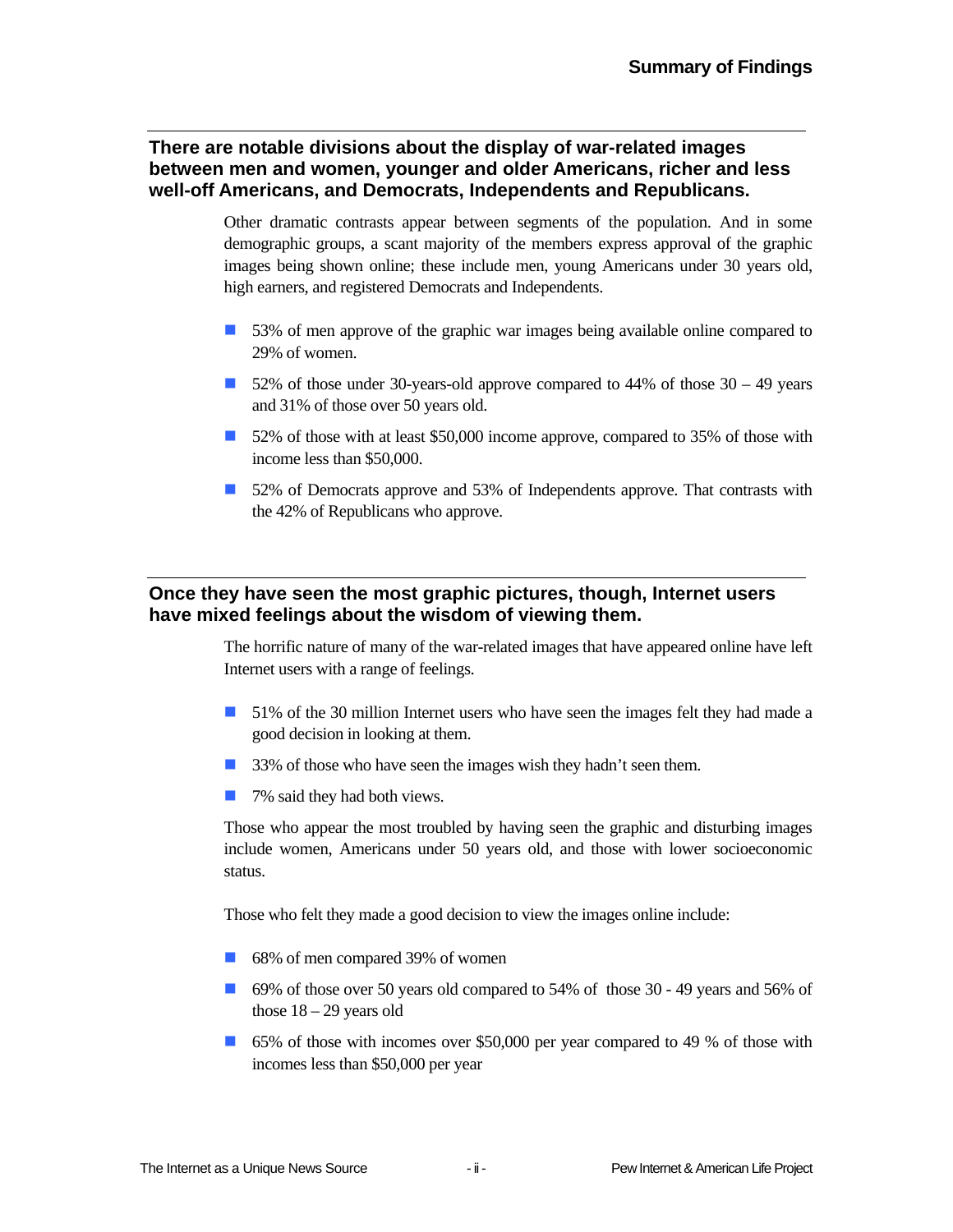Those who wished they hadn't seen the images include:

- 55% of women compared to 34% of men
- 48% of those  $18 29$  years old compared to 41% of those  $30 49$  years and 31% of those over 50 years
- 50% of those with incomes less than \$50,000 per year compared to 33% of those with incomes over \$50,000 per year

#### **The Internet as a Unique News Source: Summary of Findings at a Glance**

Significant numbers of Americans are turning to the Internet for news coverage and images they cannot find in the mainstream media.

Overall, Americans disapprove of the display of the graphic and disturbing war-related images on the Internet by a 49%-40% margin. But by a small plurality, Internet users approve the posting of the images.

There are notable divisions about the display of war-related images between men and women, younger and older Americans, richer and less well-off Americans, and Democrats, Independent and Republicans.

Once they have seen the most graphic pictures, though, Internet users have mixed feelings about the wisdom of viewing them.

Source: Fallows, Deborah, and Lee Rainie. *The Internet as a Unique News Source.* Washington, DC: Pew Internet & American Life Project, July 8, 2004.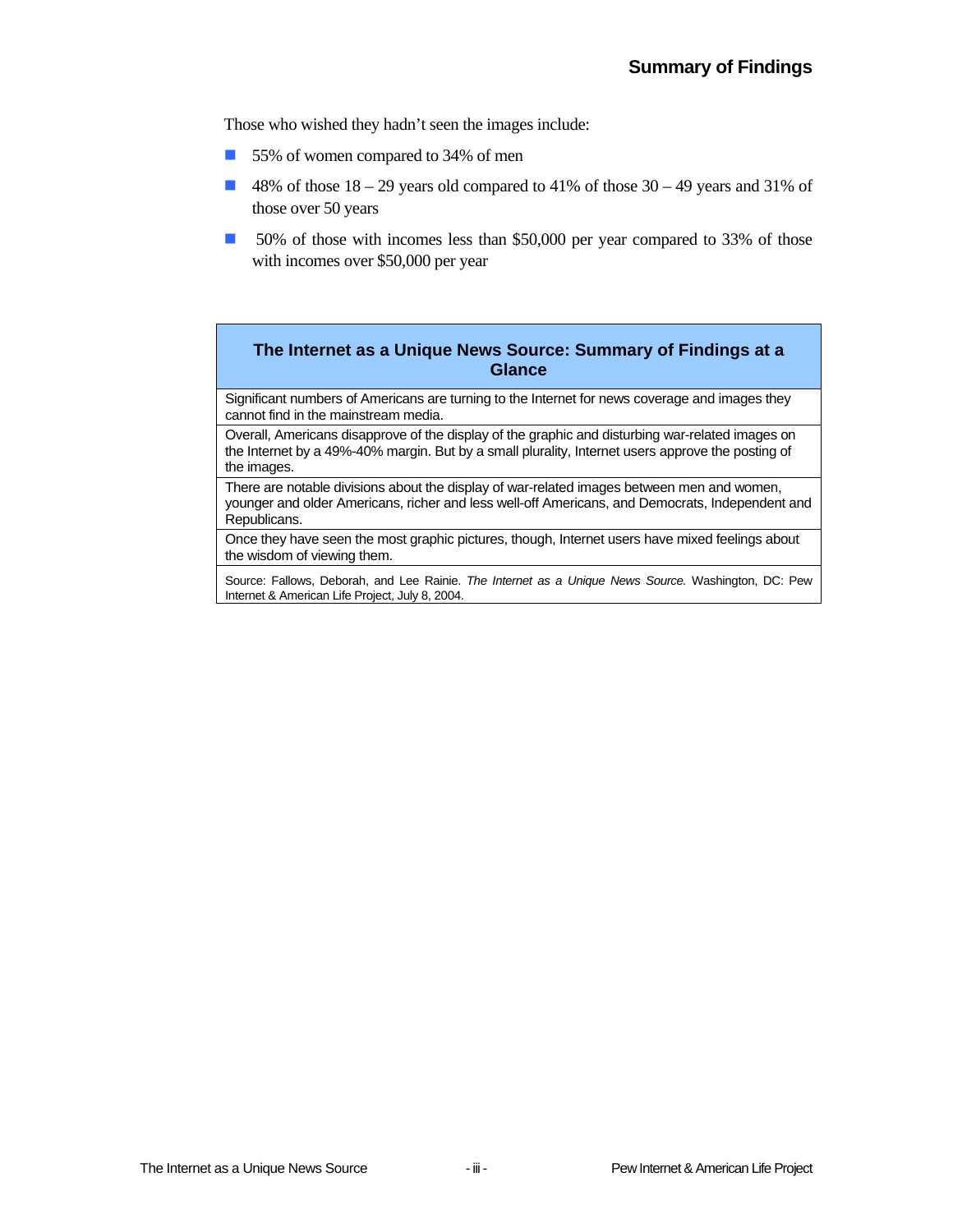

**[Summary of Findings](#page-1-0)** 

**Part 1. [Introduction](#page-5-0)** 

**Part 2. [The new experience of war images online](#page-6-0)** 

**Part 3. [Demographic and other group differences](#page-8-0)** 

**[Methodology and questionnaire responses](#page-13-0)**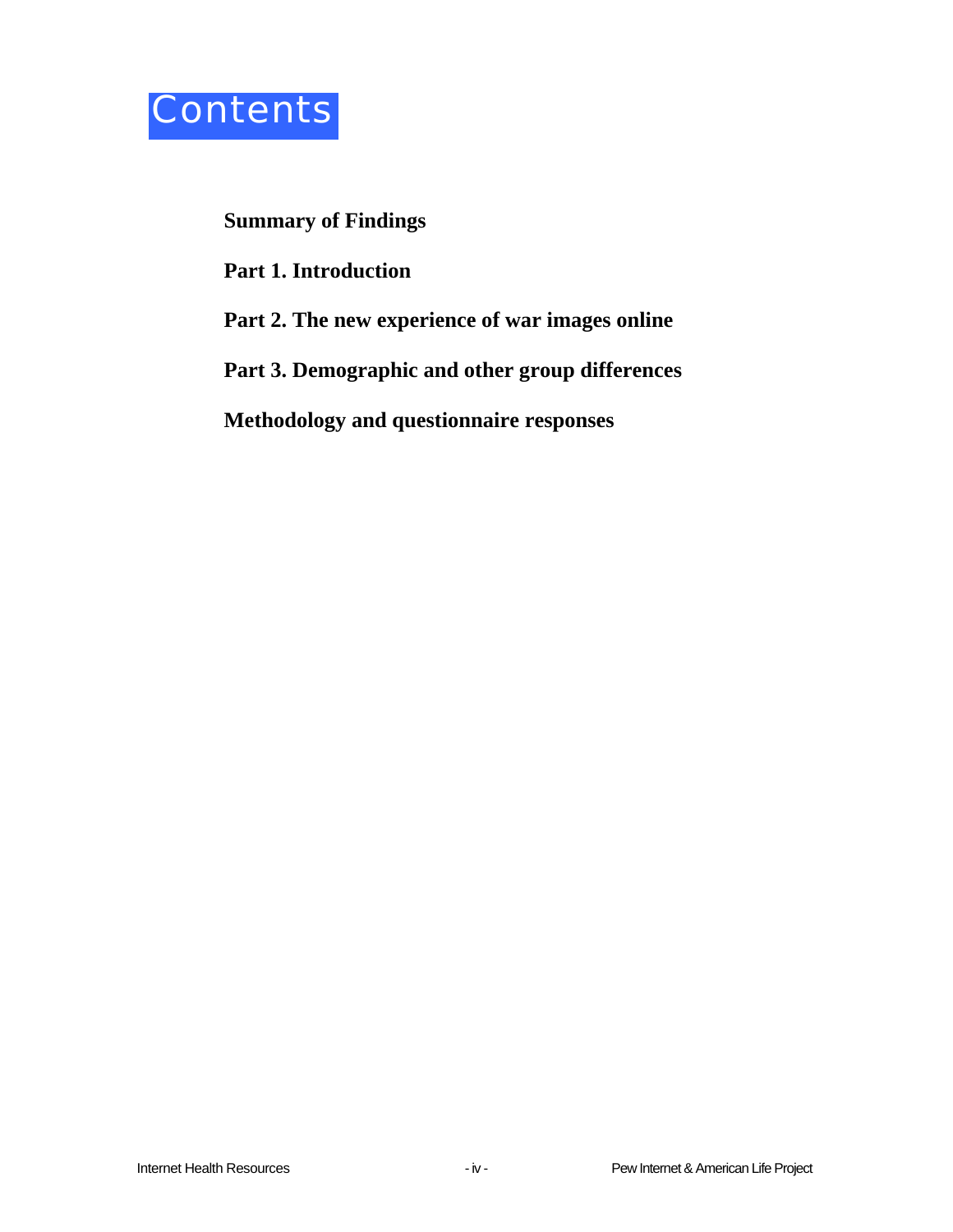

### <span id="page-5-0"></span>**Introduction**

Previous polling by the Pew Internet & American Life Project during times of high national tension or major news events, like September 11 or the start of the Iraq war, has documented some reasons that people are prompted to turn to the Internet and even adapt it for new purposes.

Following September 11, Internet users took advantage of the Internet as an effective communication tool; 72% of Internet users said they used email to contact friends & family, reconnect with some who were out of touch, share stories, and discuss events surrounding September 11. The "commons" areas, like message boards and chat rooms, became very active and newly popular.<sup>[1](#page-5-1)</sup> Many virtual, ad hoc clearinghouses sprang up so people could trade and catalog information about friends and family who might have been affected by events of that day. Unprecedented levels of charity donations given online established a model for unprecedented levels of political donations that followed in the next wave of political campaigns.

In the early days of the Iraq war, large numbers of Americans were turning to the Internet as a source of supplementary, varying, and directed information about the war and its import: 66% said they went to the Internet for the variety of news coverage, 23% looked for information on the war's effect on financial markets; 15% looked for information about the country and people; 9% looked for information on how to prepare for a terrorist attack.

Overall, the Project's research has shown the Internet news audience climb from 54 million in our first survey in March, 2000, to 92 million in the survey we completed between May 14 and June 17, 2004. That is an increase of 70%. Moreover, we found in March 2000 that on any given day that month, about 20 million American Internet users were getting news online. The figure jumped to almost 35 million in May-June 2004 – an increase of 75%.

Now, polling done during one of the most turbulent periods of the Iraq war suggest Americans are turning to the Internet for another reason, as a unique source of information they know exists, but has not been covered in the mainstream media.

<span id="page-5-1"></span><sup>&</sup>lt;sup>1</sup> http://www.pewinternet.org/pdfs/PIP\_Tragedy\_Report.pdf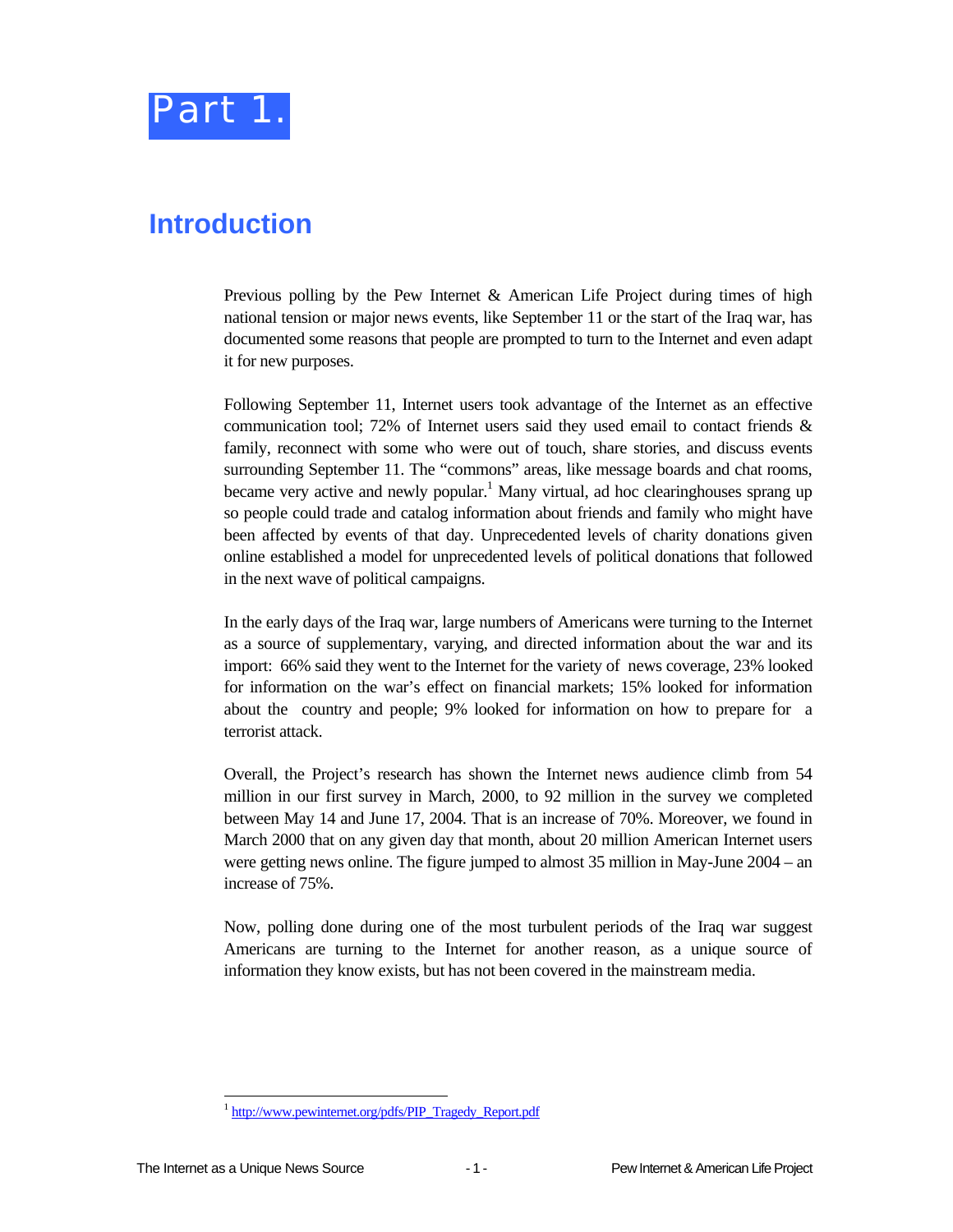

### <span id="page-6-0"></span>**The new experience of war images online**

#### **Americans are turning to the Internet for news coverage they can't find in the mainstream news media.**

During recent months, a significant number of Americans have been turning to the Internet as a source of news and pictures that are not available in the mainstream media. This has come at a time of intense and dramatic news coverage that includes an unprecedented volume of references to disturbing images from the war in Iraq.

About one quarter of Internet users say they have gone online at one time or another for news that was not covered by the mainstream press; 24% of Internet users say they have searched on the Internet for news stories, photographs or videos that other media outlets have decided not to publish or broadcast.

Further, with respect to specific coverage of the war in Iraq, 24% of Internet users have seen war images on the Internet that were deemed too graphic or disturbing to be shown on television or in newspapers. Of those who have seen such images, 28% said they actively sought out these images. The rest say they happened upon the images while they were doing something else online.

#### **There are cultural schisms over whether the most graphic images should be available online.**

There is a sharp cultural and values divide over the publication of the most graphic warrelated images. Overall, 49% of all Americans disapproved of those images being available on the Internet, compared to 40% who approve of those images being shown.

Among segments of the population, a major values gap emerges. Men approve the idea of graphic and disturbing war-related pictures being made available online by a margin of 53%-36%. Women, on the other hand, disapprove of their availability online by a 61%- 29% gap.

Another stark opinion gap exists when it comes to age. Younger Americans, those 18 – 29 years old, approve of graphic images being available online by a 52% - 41% margin. Americans who are 30 – 49 years old disapprove by a 47% - 44% margin, and those who are over 50 years old disapprove by a 56% - 31% margin.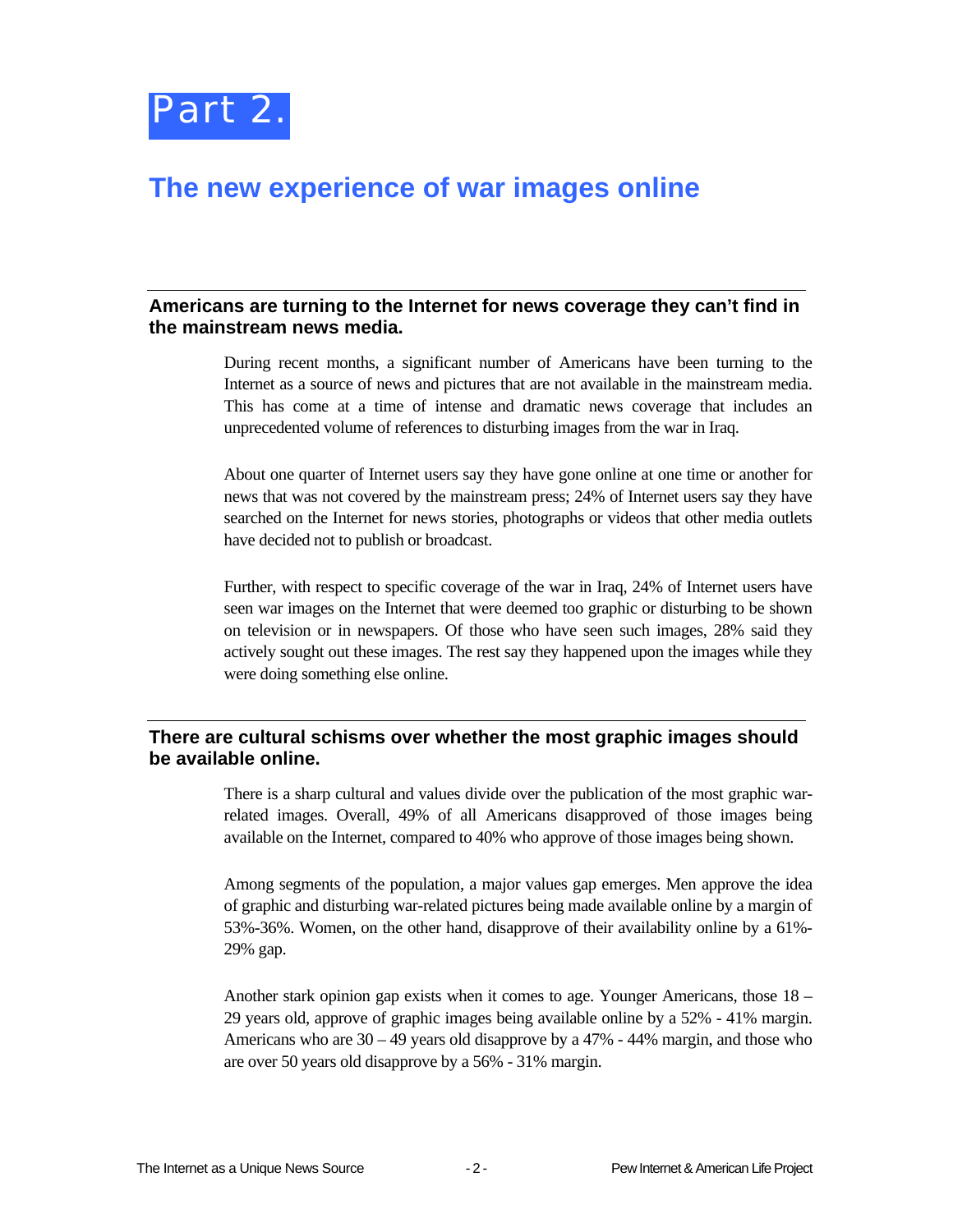Those at the higher end of the socioeconomic scale are more approving of graphic images being available online. Those with at least some college approve of the images being available by a 47% - 43% margin, compared to those with less education, who disapprove by a 55% -34% margin. Those who earn at least \$50,000 per year approve of the images being available online by a 52%-40% margin, compared to those who earn less, who disapprove by a 55%-35% margin.

Another division exists between Internet users and non-users. By a 47%-44% margin, Internet users support the idea of those pictures being available online, while non-users overwhelming opposed the posting of those pictures by a 58%-29% margin

Political partisanship also makes a difference, albeit a smaller one. Democrats approve of graphic images being available online by a margin of 52% to 41%; Independents approve by a margin of 53% to 40%. Republicans, on the other hand, disapprove of these images being available by a margin of 49% to 42%.

| graphic images online                                                       |                                             |                                  |  |
|-----------------------------------------------------------------------------|---------------------------------------------|----------------------------------|--|
| All the members of this<br>group (Internet users and<br>non-users included) | Approve the display<br>of the images online | <b>Disapprove</b><br>the display |  |
| Men                                                                         | 53%                                         | 36%                              |  |
| Women                                                                       | 29%                                         | 61%                              |  |
| Under age 30                                                                | 52%                                         | 41%                              |  |
| Over age 30                                                                 | 37%                                         | 51%                              |  |
| College or graduate degree                                                  | 47%                                         | 43%                              |  |
| High School diploma or less                                                 | 34%                                         | 55%                              |  |
| Household earning over<br>\$50,000                                          | 52%                                         | 40%                              |  |
| Household earning less<br>than \$50,000                                     | 35%                                         | 55%                              |  |
| Internet user                                                               | 47%                                         | 44%                              |  |
| Non-Internet user                                                           | 29%                                         | 58%                              |  |
| Democrats                                                                   | 52%                                         | 41%                              |  |
| Independents                                                                | 53%                                         | 40%                              |  |
| Republicans                                                                 | 42%                                         | 49%                              |  |

There are sharp divisions over the wisdom of displaying

Source: Pew Internet & American Life Project May-June 2004 survey. N=2,200. . *Margin of error is ±2%.* 

#### **The experience of viewing the disturbing images online is both positive and painful.**

Almost one quarter of Internet users have actually seen the graphic and disturbing war images that appear only online. They come away from the experience of mixed mind: 51% of those Internet users felt they had made a good decision in looking at the images, 33% wish they hadn't seen them, and 7% volunteered that both of these impressions were true for them.

One cohort, women, stood out from the rest as more than half responded negatively to both questions we posed. Of the 16% of women who have seen the war images online, only 36% say they felt they made a good decision in doing so; 52% said they wish they hadn't seen them, and 3% said both.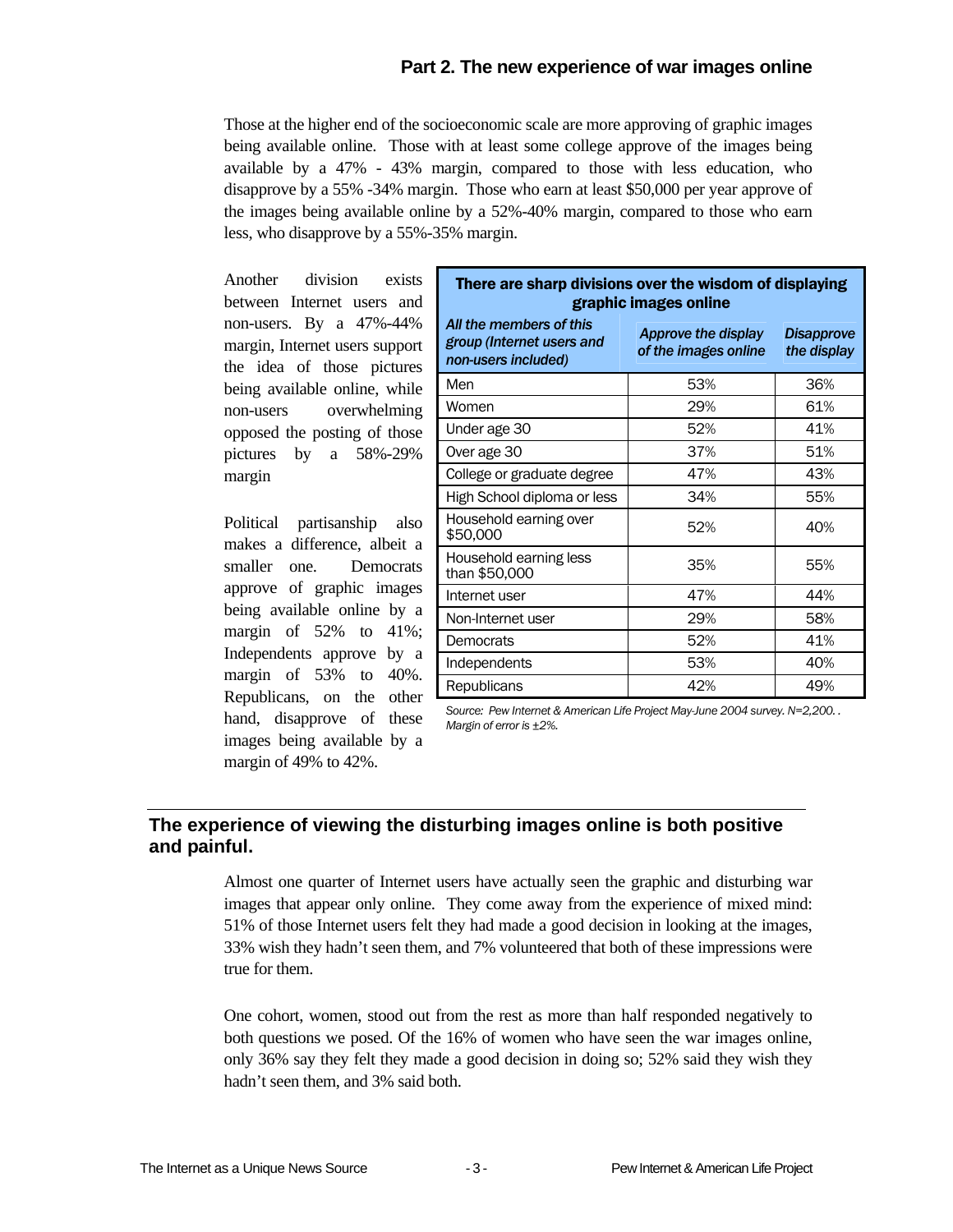

### <span id="page-8-0"></span>**Demographic and other group differences**

#### **Men pursue and consume the news online more than women do.**

them

The popularity of getting news from the Internet has grown over the years, with additional boosts following major news events like September 11 or the start of the Iraq war. Since 2000, when the Pew Internet & American Life Project began tracking participation in Internet activities, men have consistently shown that they are more likely than online women to have used the Internet to get news. In the latest figures, 77% of men have gone online to get news compared to 66% of women.

These gender-related  $\blacksquare$ differences are also evident when the issue focuses on the images that are available online. Men and women behave differently in how they gather news, consume news, and in their attitudes about news presentation.

Men have followed more war-related news than women. Some 56% of

| Gender differences and graphic war images online<br>Men seek, view, and approve of graphic war images more than<br>women |     |       |
|--------------------------------------------------------------------------------------------------------------------------|-----|-------|
|                                                                                                                          | Men | Women |
| Approve of graphic images online                                                                                         | 53% | 29%   |
| Have seen graphic images online                                                                                          | 32% | 16%   |
| Have searched for images                                                                                                 | 32% | 21%   |

Source: Pew Internet & American Life Project May-June 2004 survey. N=2,200. . *Margin of error is ±2%.* 

The percent of those who saw the linages  $\vert$  34%  $\vert$  55% and wish they had not

American men have seen images in the mainstream press of the American contractors killed in Fallujah compared to 48% of women; 79% of online men have seen Iraqi prisoner images compared to 73% of women; 62% of men have seen images relating to Nicholas Berg, the young American murdered by Islamic terrorists, compared to 57% of women. When it comes to war images specifically on the Internet, the findings are consistent. Some 32% of men who are Internet users have seen the more horrific images that available exclusively online, compared to 16% of women.

The percent of those who saw the images and felt it was a good decision to view

The percent of those who saw the images

Men are also more active in using the Internet to seek out news that is not covered in the traditional media. Fully 33% of wired men have actively searched the Internet for general news not covered in the mainstream press, compared to 16% of women. Further, of men who have seen the more graphic online images, 32% of men went looking for the online images that were deemed too graphic or disturbing for television and newspapers, compared to 21% of women.

68% 39%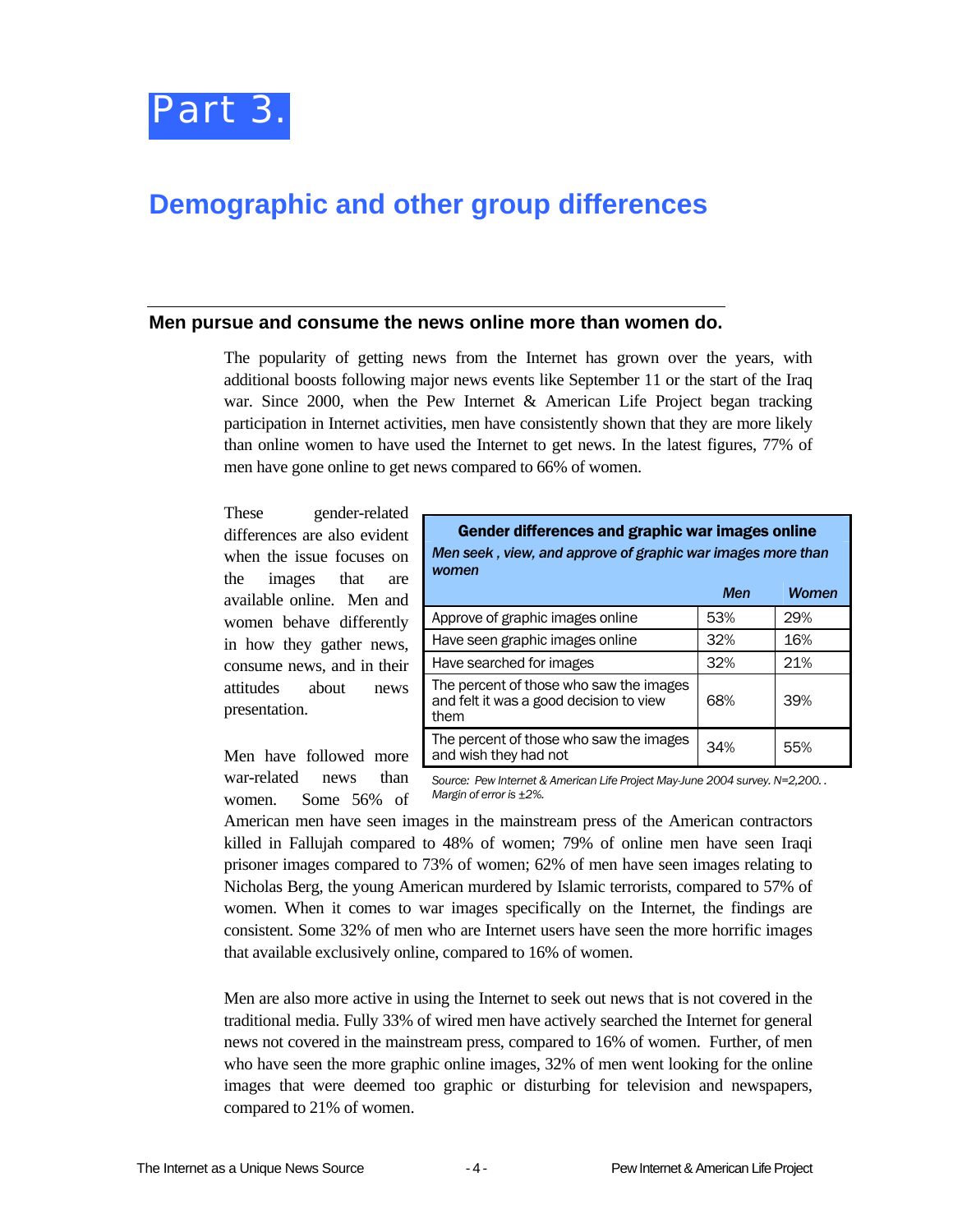Finally, 53% of men approve of television and newspaper presentation of war images, compared to 41% of women. Likewise 53% of men approve of the more graphic images being available only on the internet, compared to 29% of women.

Part of the explanation for this gender difference is that women are more unhappy about finding those graphic and disturbing images. While 68% of men felt it was a good decision to go looking for extreme images, only 39% of women felt that way. And 34% of men wished they hadn't seen them, compared to 55% of women.

#### **Young Internet users are more tolerant of disturbing news in principle, but oldest users are more comfortable in reality.**

In previous findings about early Iraq war coverage, young adult Internet users, those 18 – 29 years old, show a greater appreciation than older users of how the Internet can keep themabreast of the news.<sup>2</sup> In this survey, younger users continue to demonstrate their enthusiasm for going online for news of all and any sort. Some 29% of the youngest Internet users have looked for general news or photos or videos not covered offline, compared to 23% of users over 30 years old.

And a significantly larger number of the youngest Internet users, 32%, have seen images

online that were deemed to graphic or disturbing by traditional media outlets, compared to an overall 21% of older users.

Younger users are more accepting than older Americans of graphic news coverage of the ugliest parts of this war, both by the mainstream media and online. Significantly greater numbers of young Americans, 56%, think the traditional media is within acceptable bounds

| Age difference and graphic war images online<br>Age is a factor in approval of and reaction to graphic war images |                 |                      |       |
|-------------------------------------------------------------------------------------------------------------------|-----------------|----------------------|-------|
|                                                                                                                   | Under age<br>30 | $30-49$<br>years old | $50+$ |
| Approve of graphic images<br>online                                                                               | 52%             | 44%                  | 31%   |
| Have seen graphic images<br>online                                                                                | 32%             | 23%                  | 18%   |
| The percent of those who<br>saw the images and felt it<br>was a good decision to view<br>them                     | 56%             | 54%                  | 69%   |
| The percent of those who<br>saw the images and wish<br>they had not                                               | 48%             | 41%                  | 31%   |

*Source: Pew Internet & American Life Project May-June 2004 survey. N=2,200. . Margin of error is ±2%.* 

with the images they have been showing, compared to  $48\%$  of those between  $30 - 49$ years old and 40% of those over 50 years. And significantly larger number of young Internet users, 52%, approve of the more extreme images being available on the Internet, compared to 44% of those 30 – 49 years and 31% of those over 50 years.

<span id="page-9-0"></span><sup>&</sup>lt;sup>2</sup> http://www.pewinternet.org/pdfs/PIP\_Iraq\_War\_Report.pdf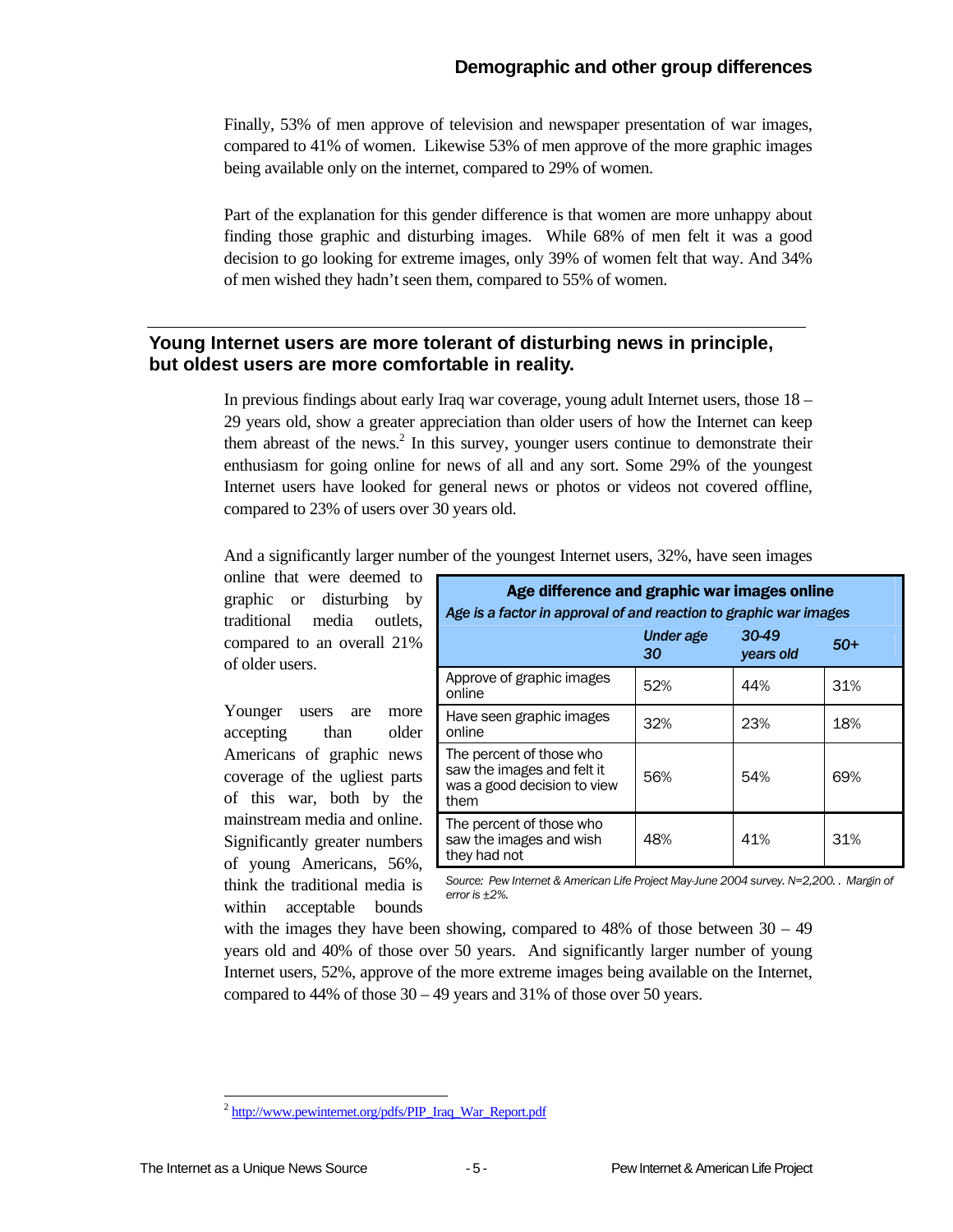However, the tolerance doesn't translate into comfort when it comes to reality. Of those who actually saw the most graphic online images,  $69\%$  of those who were  $50 - 64$  years old thought they had made a good decision to look at the graphic images, significantly more than the  $54\%$  of those  $30 - 49$  years old, and  $56\%$  of the youngest Internet users. Similarly, more young users, 48% wished they hadn't seen the images, compared to 41% of those  $30 - 49$  year olds, and  $31\%$  of those  $50 - 64$  years old.

#### **Upscale Internet users tolerate and absorb disturbing news better than others.**

Upscale Americans, those with higher education and income levels, are more tolerant of the disturbing war coverage they see both online and in the mainstream press. These Americans agree that the mainstream media is presenting appropriate material. Some 53% of those with at least some college education think so, compared to 41% of those with less education. Similarly, 52% of those with family incomes above \$50,000 approve, compared to 44% of those with lower incomes.

Among Internet users, we find a similar degree of tolerance for the more graphic online imagery. 47% of those with at least some college education approve of the more extreme online imagery available, compared to 34% of those with less education. And 52% of those with incomes at least \$50,000 approve, compared to 35% of those with lesser incomes.

The group of upscale Internet users didn't either go looking for or see the most graphic online images in greater numbers than less upscale users. But the upscale users who did see them were more likely to feel they had made a good

#### Socioeconomic differences and war images online

*Upscale Internet users approve of and are less disturbed by images than others.* 

|                                                                                               | Some<br>college<br>education | No college | Over<br>\$50,000<br>household<br>income | Less than<br>\$50,000 |
|-----------------------------------------------------------------------------------------------|------------------------------|------------|-----------------------------------------|-----------------------|
| Approve of graphic images<br>online                                                           | 47%                          | 34%        | 52%                                     | 35%                   |
| The percent of those who<br>saw the images and felt it<br>was a good decision to view<br>them | 59%                          | 56%        | 65%                                     | 49%                   |
| The percent of those who<br>saw the images and wish<br>they had not                           | 40%                          | 44%        | 33%                                     | 50%                   |

*Source: Pew Internet & American Life Project May-June 2004 survey. N=2,200. . Margin of error is ±2%.* 

decision in viewing them. 59% of those with at least a college education said they made a good decision, 40% said they wish they hadn't seen them, compared to those with less education, where 56% said they had made a good decision and 44% wish they hadn't seen them. Similarly, 65% of those with incomes above \$50,000 said they had made a good decision, 33% wished they hadn't seen them. This is compared to those with lower income where 49% said they made a good decision and 50% wish they hadn't seen them.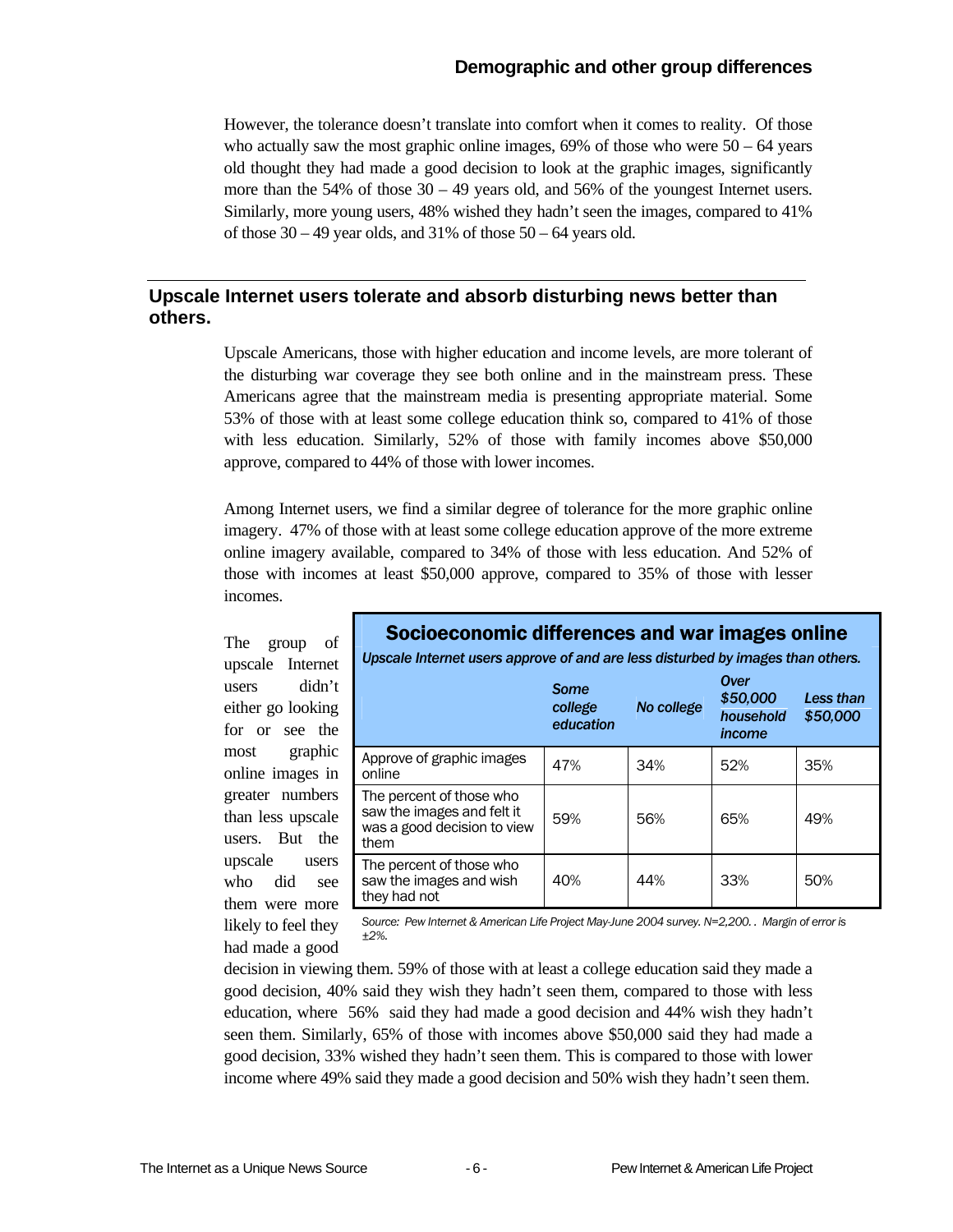#### **All Americans are more approving of the standards of the mainstream press than the Internet for publishing images. Internet users are more approving than non-users of any images that appear.**

In the mainstream media, where consumers are presumably more familiar and comfortable with the traditional boundaries of what constitutes acceptable imagery, 47% of Americans think the print and television press are right in showing the kinds of war images they do, compared to 41% who don't think so. But the tables turn when it comes to online material; more people express their discomfort with the graphic and disturbing war related images that have been appearing uncensored online. Only 40% of Americans approve of the kinds of images available on the Internet -- ones that traditional media have decided NOT to show -- compared to 49% who disapprove.

Consistent with our findings from the early days of the Iraq war, in which Internet users were more likely than non-Internet users to believe the press was doing a good job covering the war, we find again now that Internet users are more approving of media coverage than non-Internet users. Some 52% of Internet users think the mainstream media are showing appropriate war images, compared to 38% of non-Internet users. Even more dramatically, 47% of Internet users approve of the more graphic imagery that is available online, compared to 29% of non-Internet users.

Yet, even among the most aggressive group, the 28% of Internet users who have actively sought and seen graphic and disturbing images online, there remains more than a quarter of those who have reservations about what they have seen. About three-quarters of those who actively sought and found the graphic online images, 72% said they made a good decision in looking at the images; while 24% wish they hadn't seen them, and 4% said both.

#### **Both Democrat and Independent Internet users are more tolerant of disturbing news images being online than Republican Internet users.**

Democrats and Independents are both more likely than Republicans to approve of the war imagery being available both in the mainstream media and online. Some 43% of Republicans think the mainstream media should show the kinds of images they are showing, compared to 62% of Democrats and 55% of Independents. About 42% of Republicans approve of the more graphic images being available on the Internet, compared to 52% of Democrats and 53% of Independents.

But the differences stop there. Behavior and attitudes about the graphic online imagery are similar across partisan boundaries. Some 23% of Republicans have seen the graphic and disturbing images online, compared to 26% of both Democrats and Republicans. Of those who have seen the images, 26% of Republicans actively went searching for them, compared to 29% of both Democrats and Independents. Some 61% of Republicans felt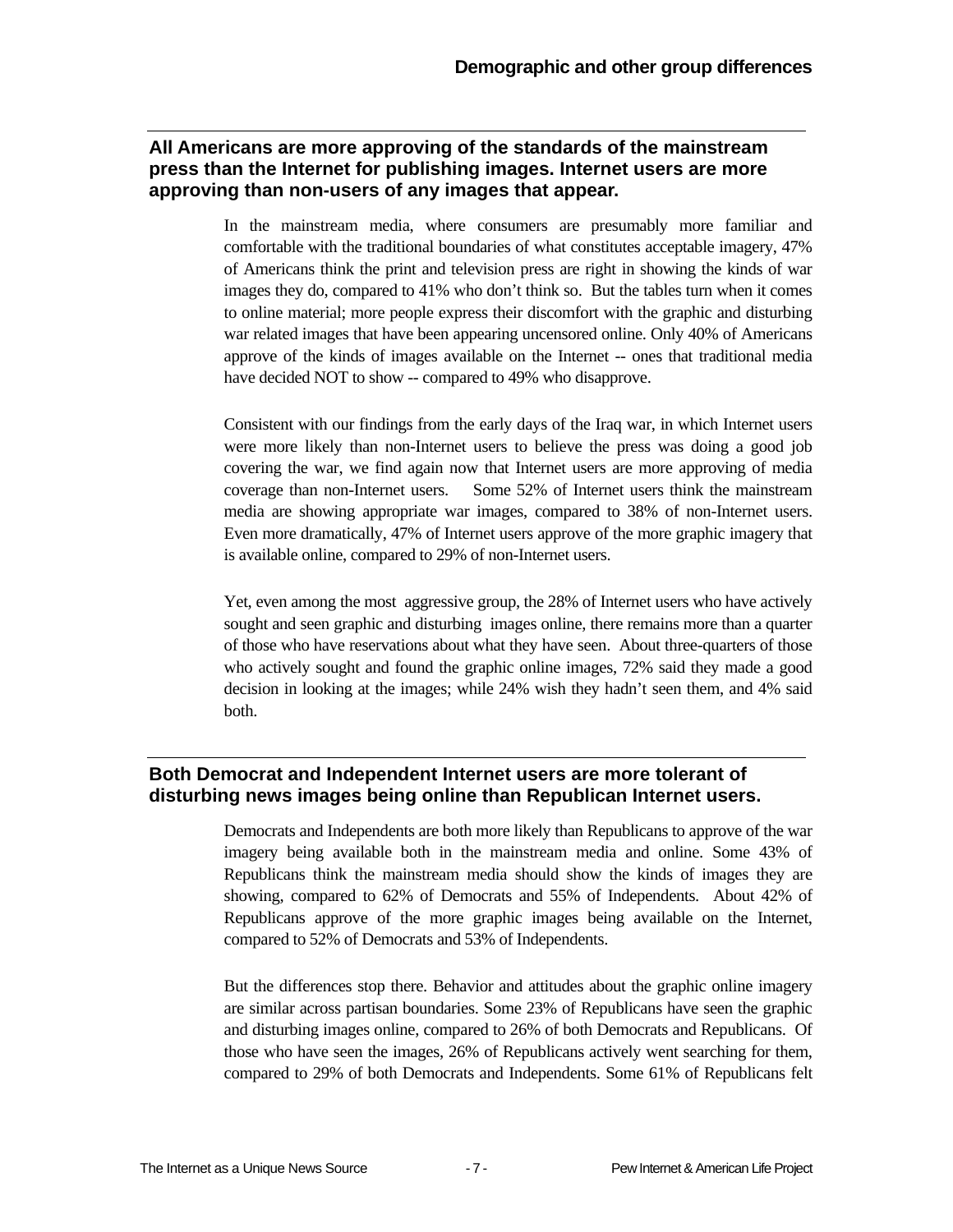they had made a good decision looking at the images, compared to 58% of Democrats and 56% of Independents.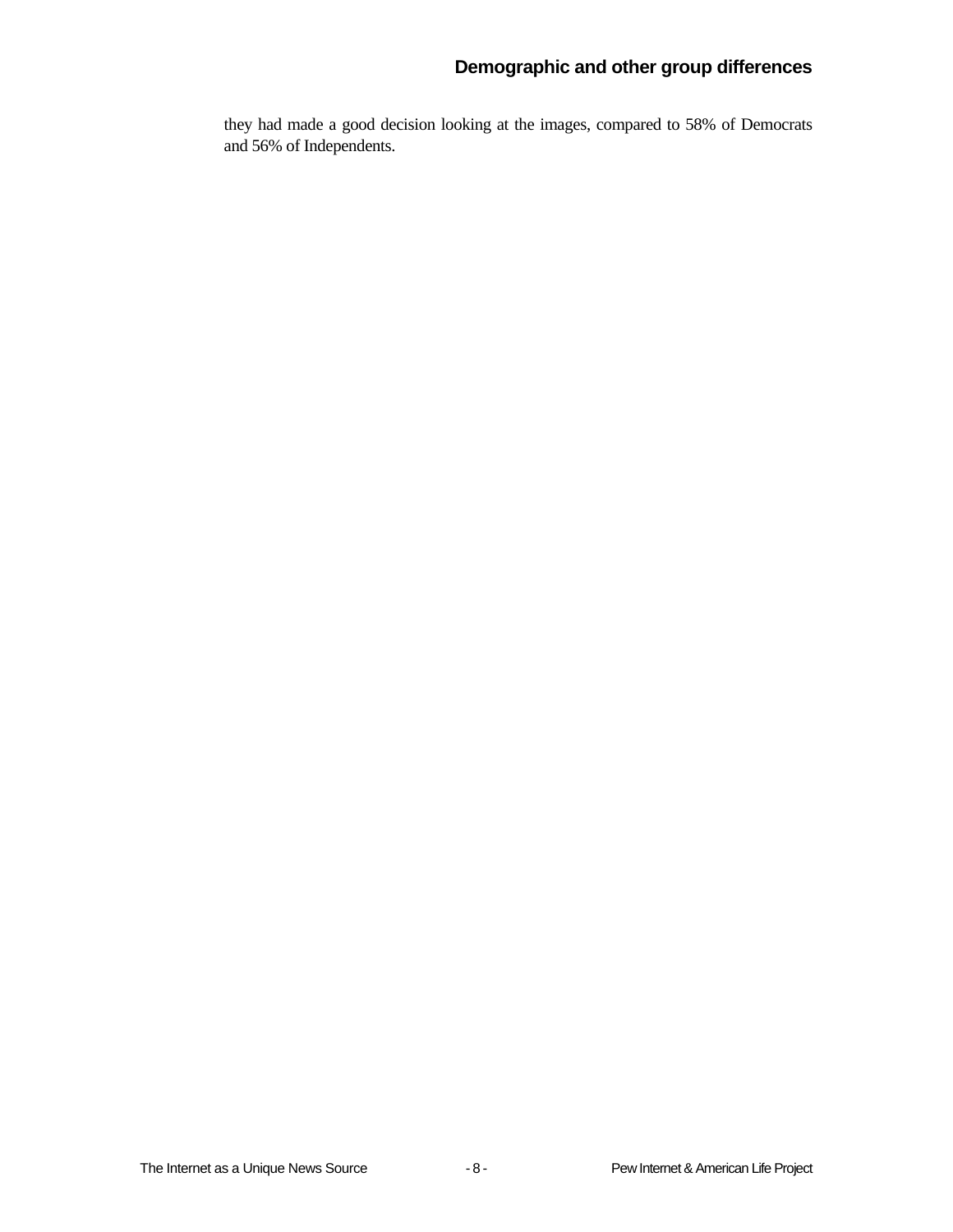## <span id="page-13-0"></span>Methodology and questionnaire responses

The results in this report are based on data from telephone interviews conducted by Princeton Survey Research Associates from May 15 to June 17, 2004, among a sample of 2,200 adults, 18 and older. For results based on the total sample, one can say with 95% confidence that the error attributable to sampling is plus or minus 2 percentage points. For results based Internet users  $(n=1,399)$ , the margin of sampling error is plus or minus 3 percentage points. In addition to sampling error, question wording and practical difficulties in conducting telephone surveys may introduce some error or bias into the findings of opinion polls.

The sample for this survey is a random digit sample of telephone numbers selected from telephone exchanges in the continental United States. The random digit aspect of the sample is used to avoid "listing" bias and provides representation of both listed and unlisted numbers (including not-yet-listed numbers). The design of the sample achieves this representation by random generation of the last two digits of telephone numbers selected on the basis of their area code, telephone exchange, and bank number.

New sample was released daily and was kept in the field for at least five days. This ensures that complete call procedures were followed for the entire sample. Additionally, the sample was released in replicates to make sure that the telephone numbers called are distributed appropriately across regions of the country. At least 10 attempts were made to complete an interview at every household in the sample. The calls were staggered over times of day and days of the week to maximize the chances of making contact with a potential respondent. Interview refusals were recontacted at least once in order to try again to complete an interview. All interviews completed on any given day were considered to be the final sample for that day. The final response rate was 30.9%.

Non-response in telephone interviews produces some known biases in survey-derived estimates because participation tends to vary for different subgroups of the population, and these subgroups are likely to vary also on questions of substantive interest. In order to compensate for these known biases, the sample data are weighted in analysis. The demographic weighting parameters are derived from a special analysis of the Census Bureau's March 2003 Annual Social and Economic Supplement Survey. This analysis produces population parameters for the demographic characteristics of adults age 18 or older, living in households that contain a telephone. These parameters are then compared with the sample characteristics to construct sample weights. The weights are derived using an iterative technique that simultaneously balances the distribution of all weighting parameters.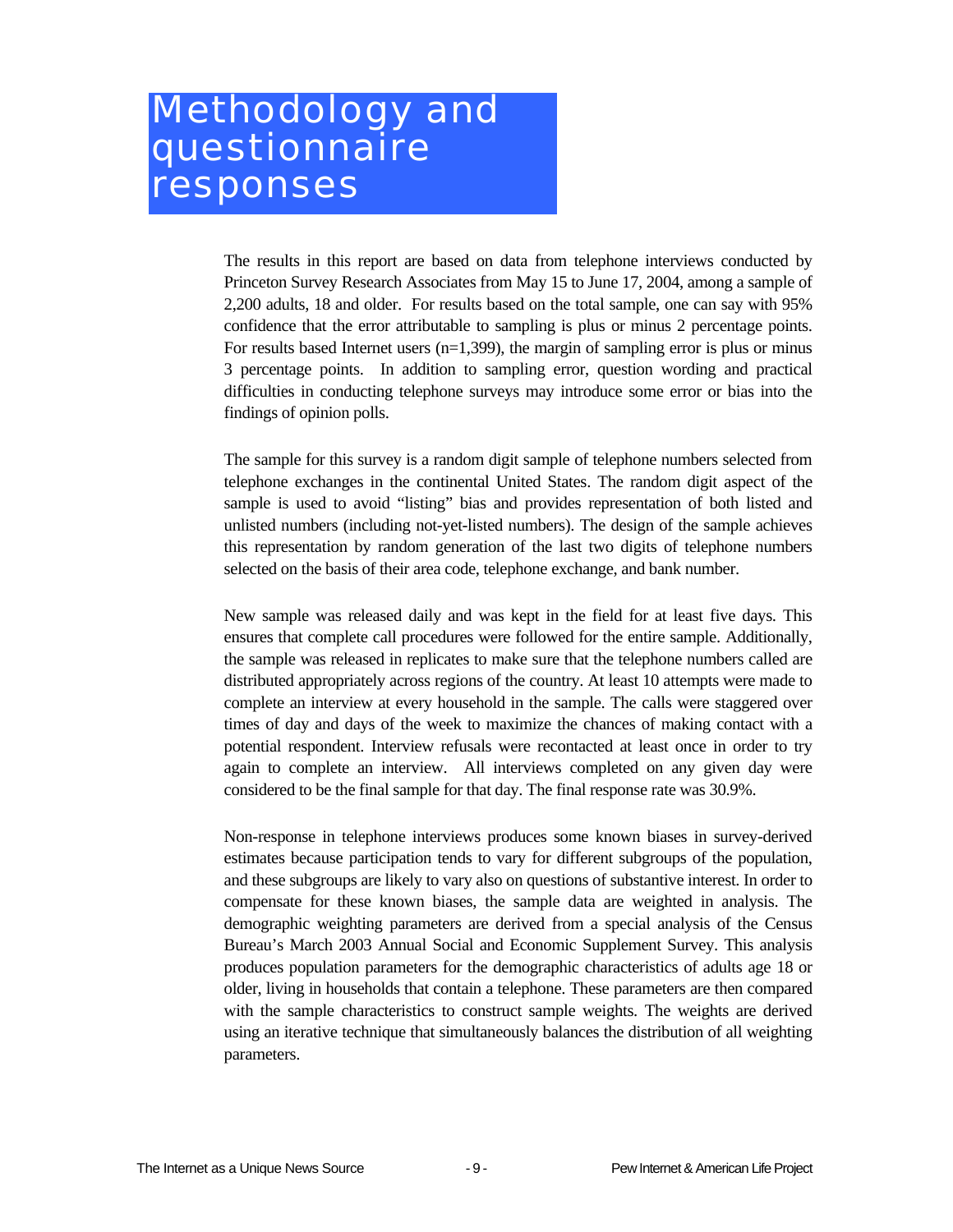#### **Questionnaire material**

**ONIM1** Over the past few months, photographs and videos have come out of Iraq containing graphic or disturbing images from the war. Some of these images have appeared in newspapers and on television. In general, do you think the media should or should not show these kinds of war images to the American public?

|   | CURRENT |                      |
|---|---------|----------------------|
| ℅ | 47      | Should show them     |
|   | 41      | Should not show them |
|   | 7       | (VOL) Depends        |
|   |         | Don't know/Refused   |

**ONIM2** Have you, personally, seen any of the images from Iraq of...?

|             |                                                                                             | <b>YES</b> | ΝO | DON'T KNOW/<br>REFUSED |
|-------------|---------------------------------------------------------------------------------------------|------------|----|------------------------|
| a           | The American contractors killed in Fallujah                                                 | 52         | 46 |                        |
| b           | Iraqi prisoners of war being abused by American<br>soldiers                                 | 76         | 23 |                        |
| $\mathbf c$ | American civilian Nicholas Berg, held hostage and<br>murdered in Iraq by Islamic terrorists | 60         | 38 |                        |

**ONIM3** Some of these war images were deemed too graphic or disturbing to be shown on television or in newspapers, but were available on the Internet. Did you happen to see any of these images on the Internet?

**Based on Internet users [N=1,399]** CURRENT % 24 Yes 76 No

- \* Don't know/Refused
- **ONIM4** Did you actively search for those images, or did you come across them while doing something else online?

#### **Based on Internet users who viewed war images online [N=316]**

- CURRENT
- % 28 Searched for images
	- 69 Just came across them
	- 3 Don't know/Refused